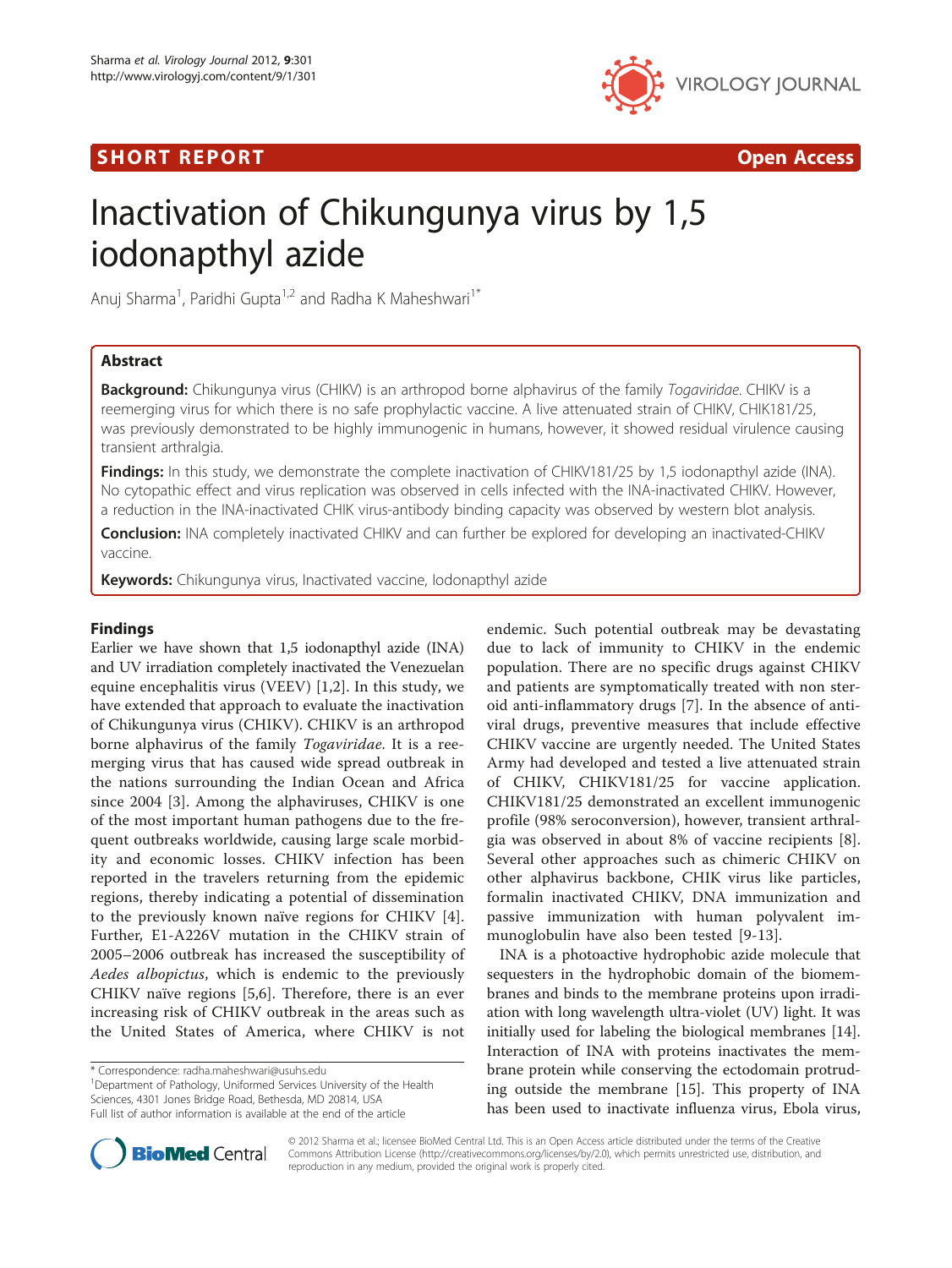VEEV, vaccinia virus, pixuna virus, simian and human immunodeficiency viruses and provide potential vaccine candidates [[1,2,15-18](#page-4-0)]. In this study, we have evaluated the dose dependent inactivation of CHIKV181/25 by INA.

CHIKV181/25 was kindly provided by Drs. Parker MD and Glass PJ of the United States Army Medical Research Institute (USAMRIID), Frederick, MD. INA was obtained from Dr. Blumenthal RM, NCI, Frederick under a material transfer agreement. 0.5 mg of sucrose gradient purified CHIKV was diluted with 1X DPBS and vortexed to mix and disintegrate the virus clusters. 20 mM INA was then added to make a final concentration of INA to 50, 100 and 200 μM. The final volume of the reaction was set at 1.0 ml. Virus + INA suspension was then irradiated with UV radiation for a total of 5 min as described before [[1,2\]](#page-4-0). Samples were irradiated with long wavelength UV radiation. A glass filter was used to filter out the short wavelength UV radiation [\[1](#page-4-0)]. Samples were then immediately stored at  $-80^{\circ}$ C until further use. Preliminary screening of virus inactivation was done by infecting BHK cells with a multiplicity of infection (MOI) of 1. Cells were observed for virus induced cytopathic effect (CPE) such as rounding and sloughing off from the surface and were stained with 0.1% crystal violet solution in 4% neutral buffered formalin. In our previous study, we have used glutathione to quench the free INA that may be present in the virus suspension [[1\]](#page-4-0). However, in this study, addition of glutathione alone to the virus suspension resulted in an inconsistent non-specific inhibition of CHIKV181/25 infectivity (data not shown). Therefore, glutathione was omitted in the final inactivation experiments in the present study. Replication of INA-inactivated CHIKV in BHK cells was also evaluated by CHIKV specific immunofluorescence. Briefly, cells were infected with MOI of 1 and at 48 hr post infection fixed with 1:1 acetone: methanol for 10 min at room temperature. Slides were blocked with 1% BSA for 45 min at room temperature followed by incubation with primary antibody (1:200, CHIKV hyper-immune mouse ascetic sera, Catalog#VR64, ATCC, Manassas, VA) for 1 hr at 37<sup>0</sup>C. Slides were then washed and secondary antibody (Rhodamine labeled goat anti-mouse IgG) was added and incubated for 30 min at  $37^{\circ}$ C. Slides were washed and mounted using mounting media containing DAPI (Vectastain, Vector Labs Inc). Virus titer in the cell supernatants was measured by the standard plaque assay. Viral transcripts in the supernatant from the infected BHK cells were analyzed by real-time RT-PCR. The primer set used for the PCR was following; forward primer: 5-GCCAGACACGGAGACGCCAAC-3 and reverse primer: 5-TGACCCTACTGAGAACAGCAC-3. The primer set was targeted against the non-structural protein 4

gene of CHIKV181/25 with expected amplicon size of 340 bp. Western blot analysis was done to test the antibody binding capacity of INA-inactivated CHIKV using a polyclonal antibody against CHIKV. Briefly, 12.5 μg of protein for each sample was separated on 4-20% novex tris-glycine gel (Invitrogen Inc., Carlsbad VA). Protein bands were transferred on nitrocellulose membrane (Amhersham Biosciences UK Limited) at 125 mA overnight at 4°C. Viral proteins were detected by standard western blot procedure using polyclonal antibody (1:200) against CHIKV (CHIKV hyper-immune mouse ascitic sera, Catalog#VR64, ATCC, Manassas, VA) and alkaline phosphatase conjugated secondary antibody (1:25000 in 1XTBST, goat anti-mouse IgG, Catalog# AP124A, Chemicon International). Blot was developed using 10 ml substrate for alkaline phosphatase (Catalog# S3841, Promega Inc., Madison, WI) at room temperature for 15 min. A complete inactivation of CHIKV by INA was achieved in virus samples that were treated with INA in combination with UV irradiation. This group will now be addressed as INA-inactivated CHIKV through the rest of manuscript. No CPE was observed in the cells infected with INA-inactivated CHIKV (Figure [1A\)](#page-2-0). Immunofluorescence staining for CHIKV also showed no viral antigen in the cells infected with INA-inactivated CHIKV whereas cells infected with non-inactivated CHIKV were positively stained for CHIKV antigen (Figure [2\)](#page-4-0). Uninfected cells served as negative controls for CHIKV staining and infection. Virus titration by standard plaque assay [[2](#page-4-0)] showed complete absence of CHIKV in supernatants from the cells infected with INA-inactivated CHIKV whereas significant viral titers were measured in the supernatants of cells infected with non-inactivated CHIKV (Figure [1B\)](#page-2-0). Further, no viral transcripts were detected in the supernatant of cells infected with the CHIKV that was inactivated with 50, 100 and 200 μM dose of INA (Figure [1C](#page-2-0), detection cutoff at Ct = 33). Similar results were observed in three repetitive experiments. Next, we investigated, if treatment with INA has any adverse effect on the antigenicity of CHIKV by western blot analysis. The binding capacity of the virus to antibody appears to be reduced in INAinactivated CHIKV virus samples (Figure [1D](#page-2-0)).

Our findings are important as CHIKV causes an ongoing outbreak affecting millions of people around the globe. An effective CHIKV vaccine is urgently needed to control the spread of CHIKV. Live attenuated CHIKV181/ 25 was shown to have an excellent immunogenicity; however, the clinical trial was halted due to issues with residual virulence causing transient arthralgia in the vaccine recipients [[7\]](#page-4-0). The INA-inactivated CHIKV181/ 25 formulation may address the issue of residual virulence that is associated with live attenuated CHIKV181/ 25. INA-inactivation resulted in a relatively less binding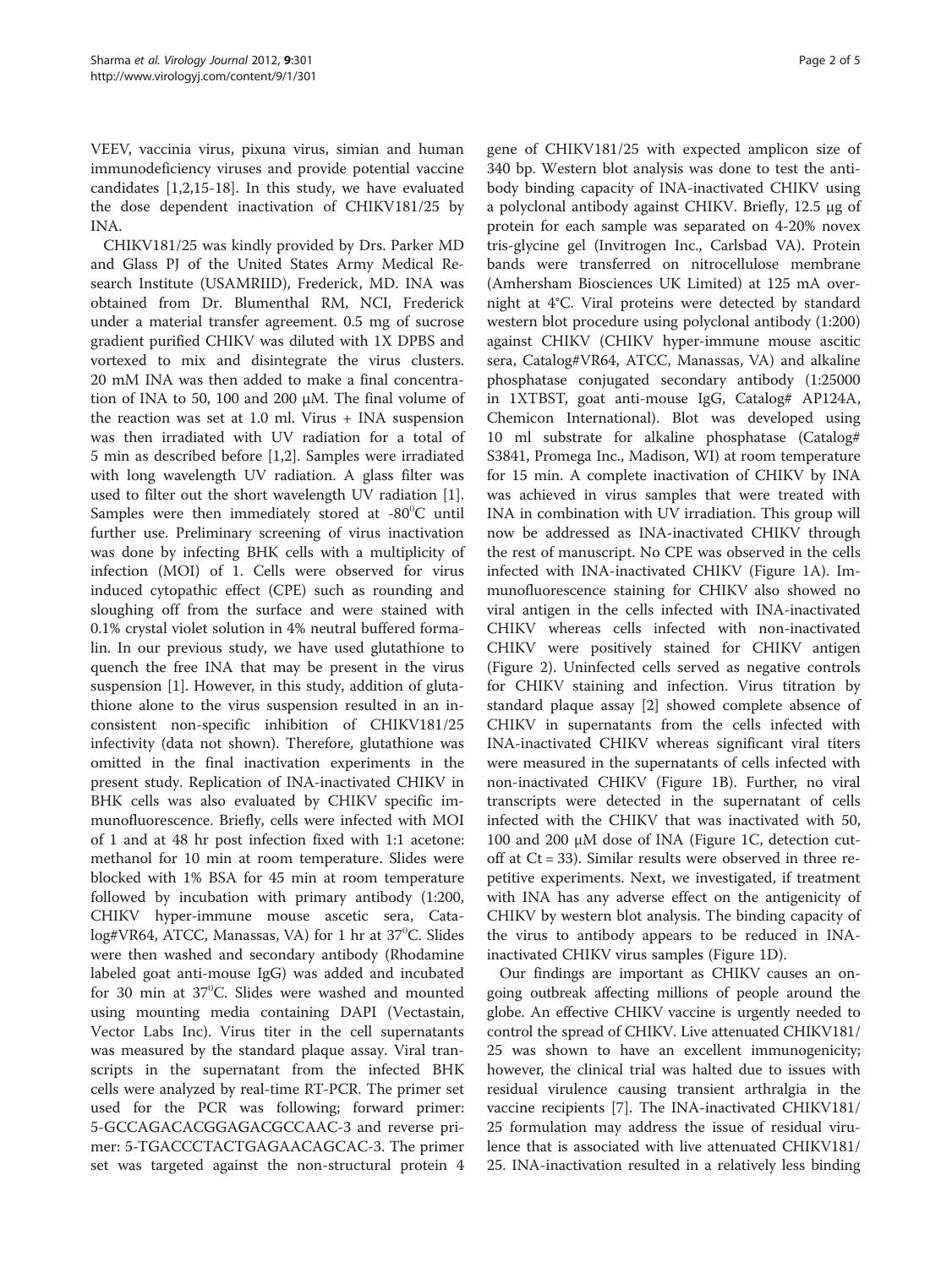<span id="page-2-0"></span>

capacity of CHIKV181/25 to the neutralizing polyclonal anti-CHIKV E2 glycoprotein. This raises the question whether there may be some loss of antigenicity upon inactivation with INA. However, INA-inactivated CHIKV may still elicit a protective response against virulent CHIKV infection as shown with other INA-inactivated enveloped viruses such as VEEV, Ebola and Influenza virus. Chemical inactivation of CHIKV for vaccine purposes has been previously reported [[11](#page-4-0),[19](#page-4-0)]. Formalin inactivated CHIKV was shown to induce neutralizing antibody and reduce homologous virulent virus titer [\[19](#page-4-0)]. Further testing of INA-inactivated CHIKV in the animal model will be needed for testing the protective efficacy of

INA-inactivated CHIKV181/25 as a vaccine candidate, and its advantage over current approaches of generating inactivated vaccines. To our knowledge this is the first study to show a complete inactivation of CHIKV181/25 using INA.

#### Abbreviations

CHIKV: Chikungunya virus; INA: 1, 5 iodonapthyl azide; BHK cells: Baby hamster kidney cells; CPE: Cytopathic effect; DAPI: 4',6-diamidino-2 phenylindole; PBS: Phosphate buffered saline; BSA: Bovine serum albumin; RT-PCR: Reverse Transcription-Polymerase chain reaction.

#### Competing interests

The authors declare that they have no competing interests.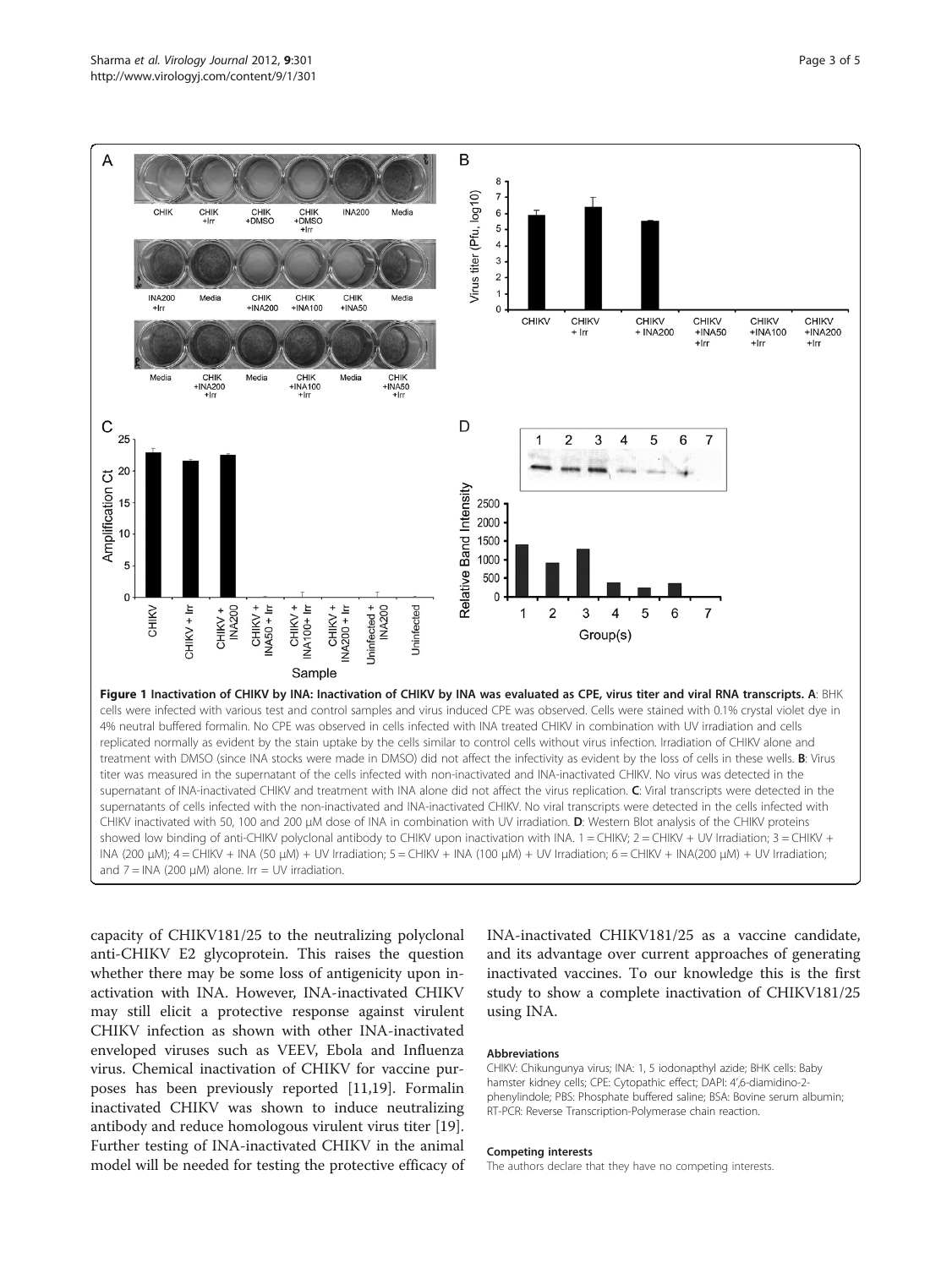Figure 2 (See legend on next page.)



 $\, {\bf B}$ 

 $\overline{A}$